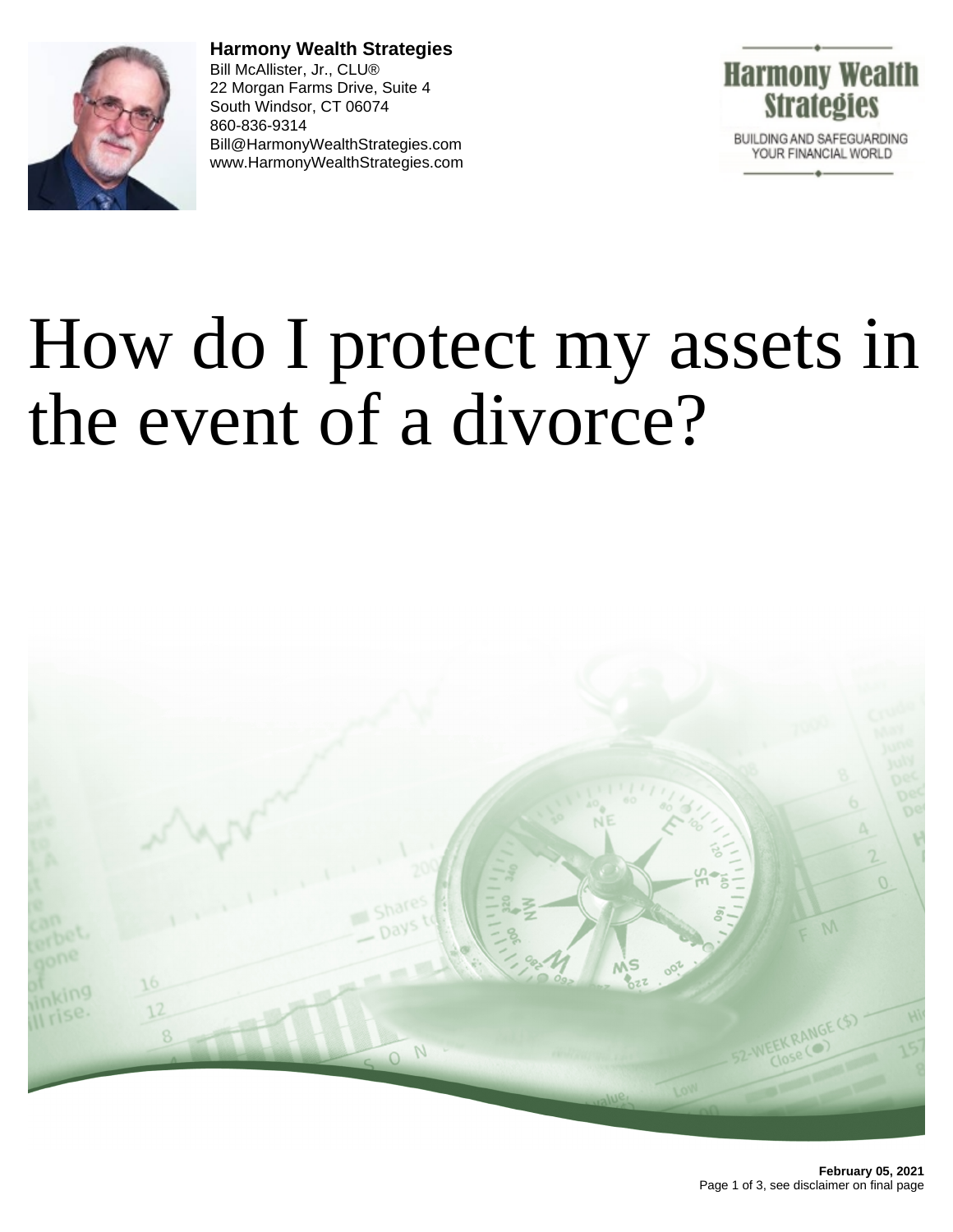

## How do I protect my assets in the event of a divorce?

## **Answer:**

If protecting your assets means that you want to keep all of your money, property, and possessions out of your soon-to-be ex-spouse's hands, you're probably out of luck. Any assets acquired during marriage are considered marital property and must be divided according to state law.

If you live in a community property state (i.e., California, Texas, or one of eight other states), you and your spouse must split any marital assets equally. However, in all other states, assets must be divided equitably (fairly) rather than equally. Your best protection is to make sure that your interests are represented. Hire an experienced attorney who will help you negotiate a fair settlement.

Don't shortchange yourself by overlooking hidden assets. For instance, you may know your joint savings account balance and what possessions you must divide, but do you know the balance of your spouse's pension plan? Does your spouse own a prepaid life insurance plan? Does your spouse have retirement funds (e.g., 401(k), IRAs) in his or her own name? These things will be considered marital assets as well.

Finally, don't forget about debt. In general, you'll be responsible for any debt acquired during the marriage, even if you didn't run up the debt yourself. Make sure that the divorce settlement states who will be responsible for paying off all debts, and close all joint accounts.